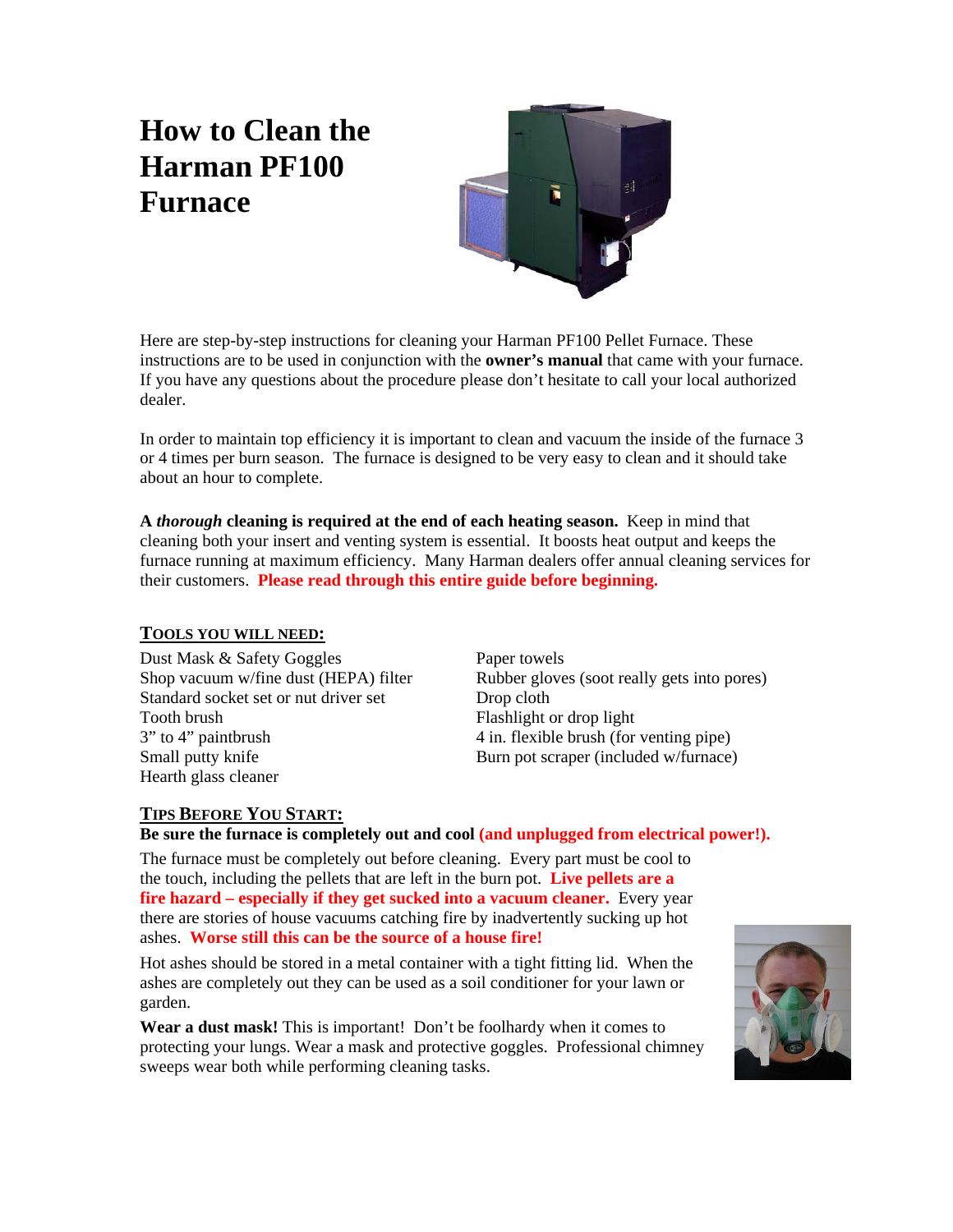# **STEP #1: PREPARE THE WORK AREA**

**Start by placing a drop cloth on the floor in front of your furnace.** Alternatively you can use newspaper. Keep your tools on the drop cloth so you can wrap them in it and take them outside for cleaning when you are done.

# **STEP #2: CLEAN THE EXTERIOR OF THE BURN POT**

Open the side access door (Fig. 1) and begin by removing loose soot deposits from within the burn pot. Remove the flame guide and vacuum the ash from the burn pot and above the burn pot (Fig. 2).



*Fig. 1* 

Clean the burn pot using the scraper provided (Fig. 3).Use the flat end of the scraper to remove the carbon from the burn pot. Alternatively use a hammer and a straight tip screw driver to tap the deposits loose.

# **STEP #3: CLEAN THE INTERIOR OF THE BURN POT**

You'll now need to clean ash from inside the burn pot.Remove the clean out plate under the burn pot by loosening the two wing nuts holding the plate in place (Fig. 4). You many need to use pliers to loosen the wing nuts initially. Vacuum all ash from the burn pot's interior (Fig. 5).



*Fig. 4 Fig. 5* 





Use your finger to brush out any ash that can't be reached with the nozzle of the vacuum (Fig. 6). After cleaning, be sure the plate is fully closed before hand tightening the wing nuts. *(Note: Do not tighten the wing nuts with pliers.)*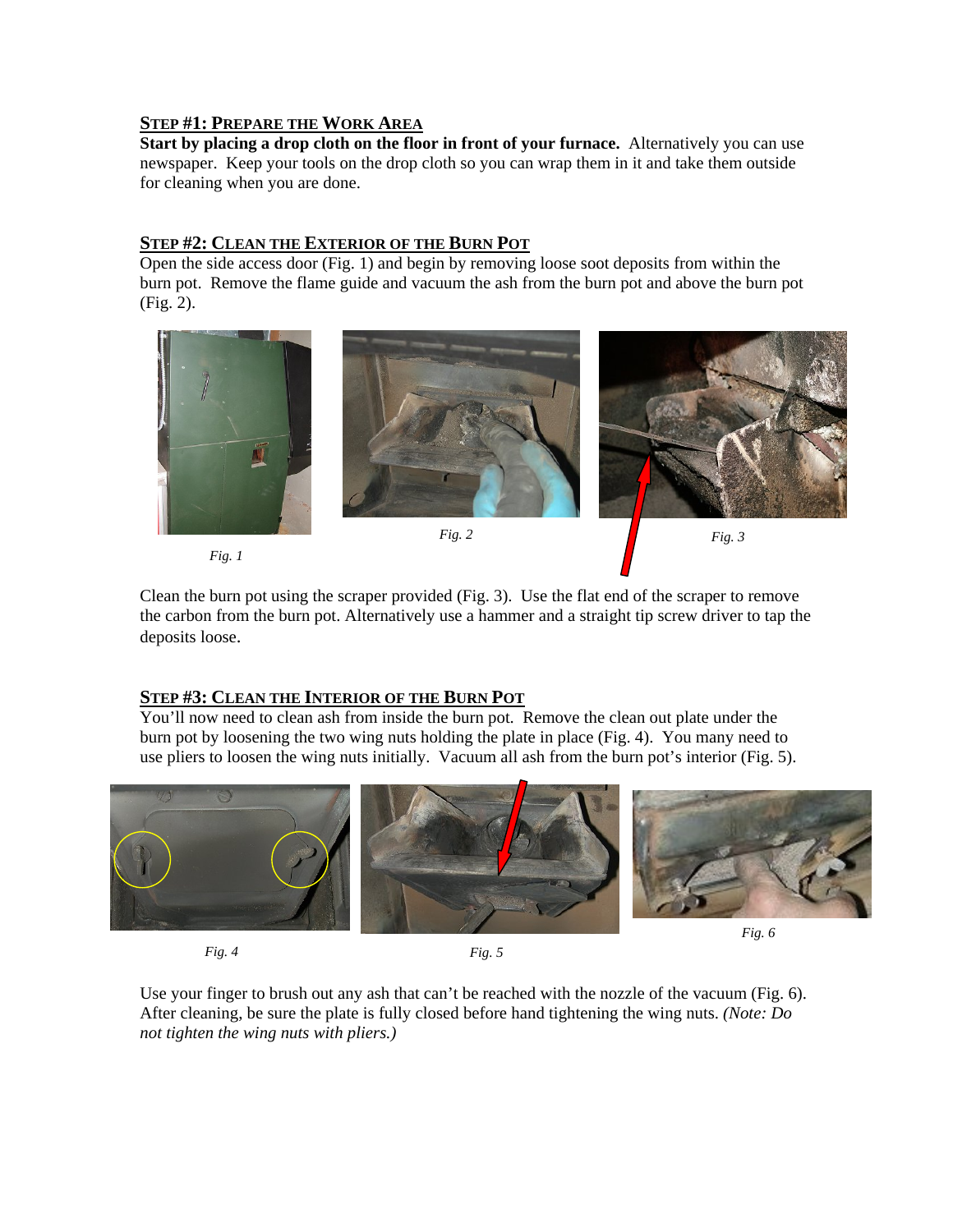# **STEP #4: REMOVE THE UPPER BAFFLE PLATE**

Remove the upper baffle plate from the firebox on the wall opposite the burn-pot. To accomplish this, lift the cover plate up about  $1/2$ " and it can be removed for cleaning (Fig. 7).

Use the pointed end of the scraper and a brush to clean the heat exchanger behind the cover, let the ashes fall into the ash pan. Clean the remainder of the inside of the burn chamber using the scraper, putty knife, brush and vacuum.



### *Second Baffle Plate:*

After all the scraping and brushing of ashes is complete you can remove and empty the ash pan. There is a second baffle plate located below the upper baffle plate that becomes accessible when the ash pan is removed. Tip the top of the cover forward and lift up and out of the furnace.

Do a final clean-up of the baffle and vacuuming of the inside of the firebox area and the ash pan (ashes noted by lower right arrow on Fig. 7). Replace the baffle plates being sure they are securely latched into position. Also, be sure the flame guide is replaced on the burn pot. Replace the ash pan, close and latch the firebox door and outside cover door.

# **STEP #5: REMOVE THE COMBUSTION MOTOR**

First, remove the combustion blower cover. The combustion blower housing is held in place with two flip latches (Fig. 8). Next, remove the combustion motor by first loosening the three thumb screws (Fig. 9). You can then twist the motor assembly counter-clockwise to remove it.

# **NOTE: The motor wires do not need to be disconnected.**





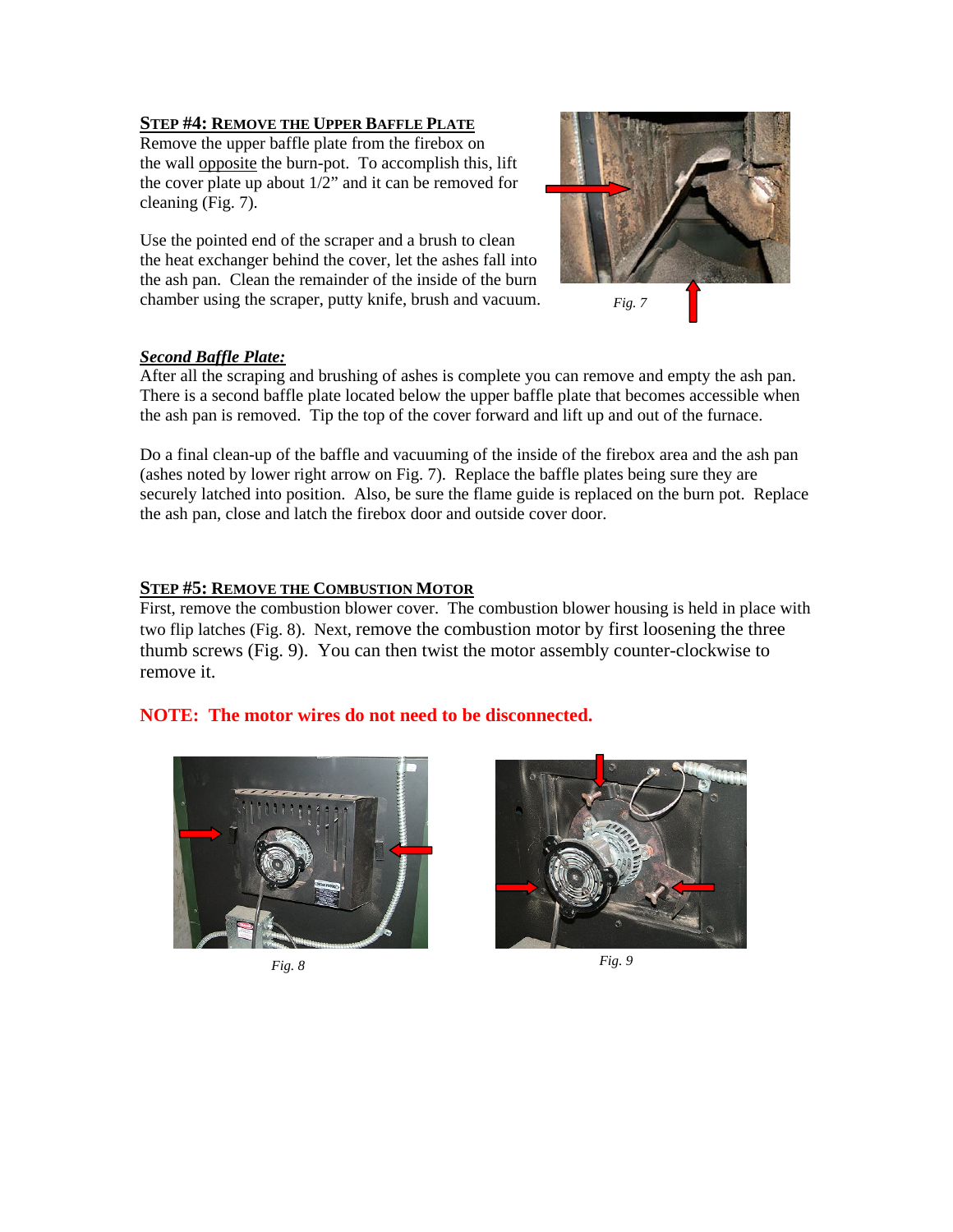## **STEP #6: CLEAN THE COMBUSTION MOTOR & SURROUNDING AREA**

When the combustion blower is removed, the inside of the combustion blower area (Fig. 10) needs to be brushed and vacuumed.

Next, the fins of the combustion blower (Fig. 11) will need detailed cleaning as they will accumulate sooty dust. Although the combustion fan is shown removed in this view for clarity (Fig. 12), you do not need to disconnect the wiring of the motor for this step. The fins of the blower need to be carefully cleaned with a toothbrush. Be extra careful not to bend the fins on the combustion blower as this may cause an imbalance or interference with the inside of the blower housing when it is reassembled.





*Fig. 10 Fig. 11 Fig. 12* 



#### **STEP #7: CLEAN THE AUGER DRIVE BOX**

The next step is to clean the inside of the pellet feed mechanism and a general cleanup "under the hood" of the furnace. Start by removing the large sheet-metal cover under the pellet hopper (Fig. 13).

There are four screws holding this cover in place; two are located as seen in the image in fig. 13. The other two screws are on the other side of the furnace. You need only to loosen the screws a few turns and slide the cover off.



*Fig. 13* 

Under the cover you will find the feeder assembly; you will need to remove the wing nut in the center of the housing cover (Fig. 14) and remove the cover. After removing the cover, clean out the inside of the housing (Fig. 15) with a small brush and a vacuum. Replace the auger assembly cover and wing nut and then the outer sheet metal cover. Tighten the sheet metal cover screws snuggly and you are done cleaning the "engine housing".





*Fig. 15*